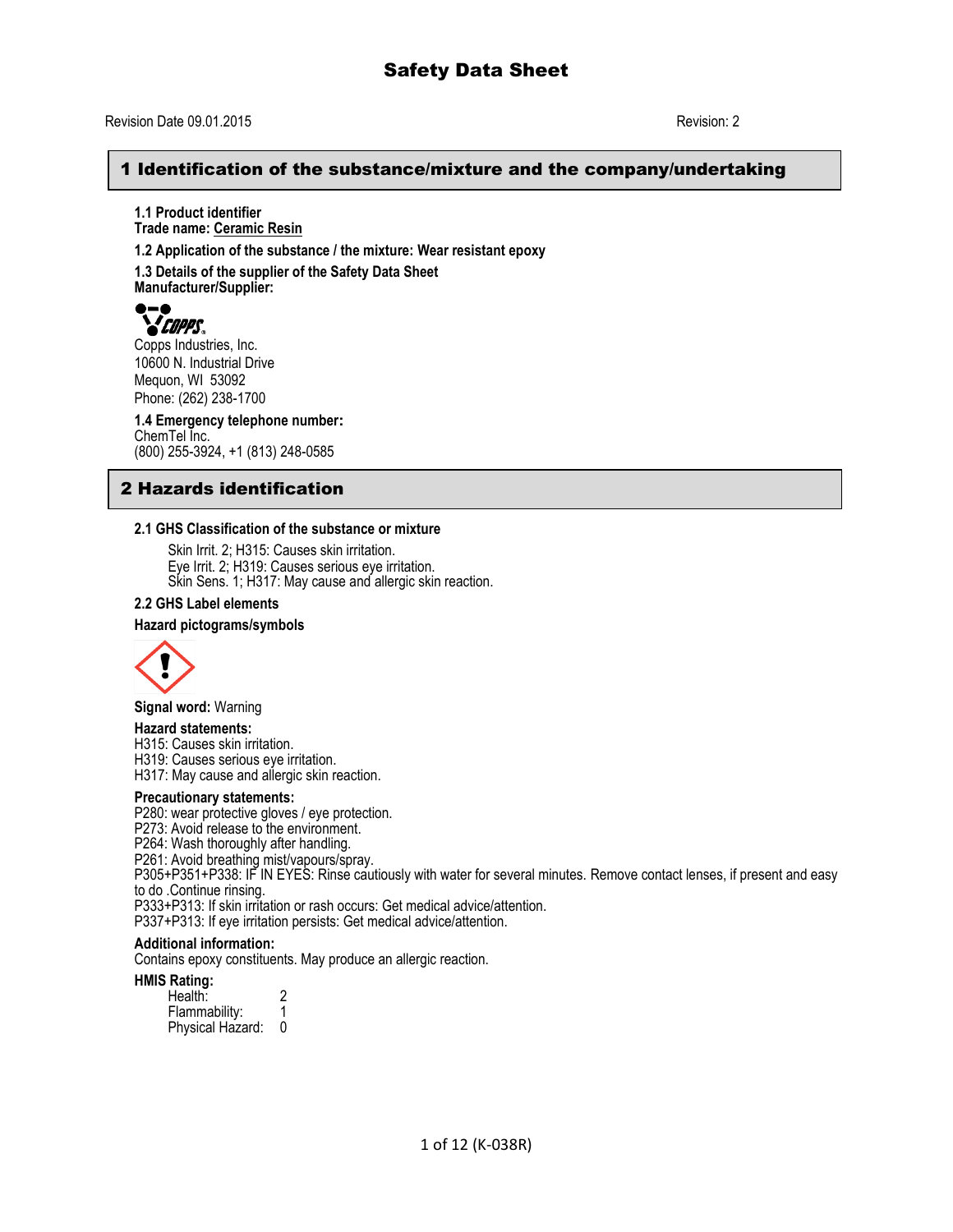## 3 Composition/information on ingredients

#### **3.2 Mixture**

**Description:** Substance listed below with nonhazardous additions possible.

| Dangerous components: |                                                                                                         |        |
|-----------------------|---------------------------------------------------------------------------------------------------------|--------|
| CAS: 25068-38-6       | Reaction product: bisphenol - A- (epichlorohydrin) epoxy resin<br>(number average molecular weight<700) | 15-35% |
| ⊺rade Secret          | Diglycidyl ether                                                                                        | 10%    |

In conformity with 29CFR 1910.1200(i) the specific chemical identity may be withheld as Trade Secret, while all health/safety properties and effects are included in the SDS.

## 4 First aid measures

### **4.1 Description of first aid measures**

**General information:** Immediately remove any clothing soiled by the product. Symptoms of poisoning may even occur after several hours; therefore medical observation for at least 48 hours after the accident. Take affected persons out into the fresh air.

**After inhalation:** Supply fresh air**;** consult doctor in case of complaints.

**After skin contact:** Immediately rinse with water. If skin irritation continues, consult a doctor.

**After eye contact:** Remove contact lenses if worn, if possible. Rinse opened eye for several minutes under running water. If symptoms persist, consult a doctor**.**

**After swallowing:** Rinse out mouth and then drink plenty of water. Do not Induce vomiting; call for medical help immediately. **4.2 Most important symptoms and effects, both acute and delayed:** Allergic reactions, Nausea, Coughing, Gastric or intestinal disorders, Irritant to skin and mucous membranes, Irritant to eyes.

**4.3 Indication of any immediate medical attention and special treatment needed:** Contains reaction product: bisphenol-A-(epichlorhydrin) epoxy resin (number average molecular weight < 700), Reaction May produce an allergic reaction. If necessary oxygen respiration treatment. Later observation for pneumonia and pulmonary edema. Medical supervision for at least 48 hours.

# 5 Firefighting measures

**5.1 Extinguishing media**

**Suitable extinguishing agents:** Water haze or fog, Foam, Fire-extinguishing powder, Carbon dioxide.

**For safety reasons unsuitable extinguishing agents:** Water with full jet**,** Water spray

**5.2 Special hazards arising from the substance or mixture:**

Formation of toxic gases is possible during heating or in case of fire.

**5.3 Advice for the firefighters**

**Protective equipment:** Wear self-contained respiratory protective device, Wear fully protective suit.

**Additional information:** Cool endangered receptacles with water fog or haze. Eliminate all ignition sources if safe to do so.

# 6 Accidental release measures

**6.1 Personal precautions, protective equipment and emergency procedures:** Use respiratory protective device against the effects of fumes/dust/aerosol. Wear protective equipment. Keep unprotected persons away. Ensure adequate ventilation. Keep away from ignition sources.

**6.2 Environmental precautions:** Do not allow to enter sewers/ surface or ground water. Inform respective authorities in case of seepage into water course or sewage system. Prevent from spreading (e.g. by damming–in or oil barriers). **6.3 Methods and material for containment and cleaning up:** Absorb liquid components with liquid-binding material.

Send for recovery or disposal in suitable receptacles. Dispose contaminated material as waste according to item 13. Ensure adequate ventilation.

# 7 Handling and storage

**7.1 Precautions for safe handling:** Use only in well-ventilated areas. Store in cool, dry place in tightly closed receptacles. (60-80F recommended)

**7.2 Conditions for safe storage, including any incompatibilities:** Use only receptacles specifically permitted for this substance/product. Avoid storage near extreme heat, ignition sources or open flame.

**Further Information about storage conditions:** Keep container tightly sealed. Store in an area with adequate ventilation.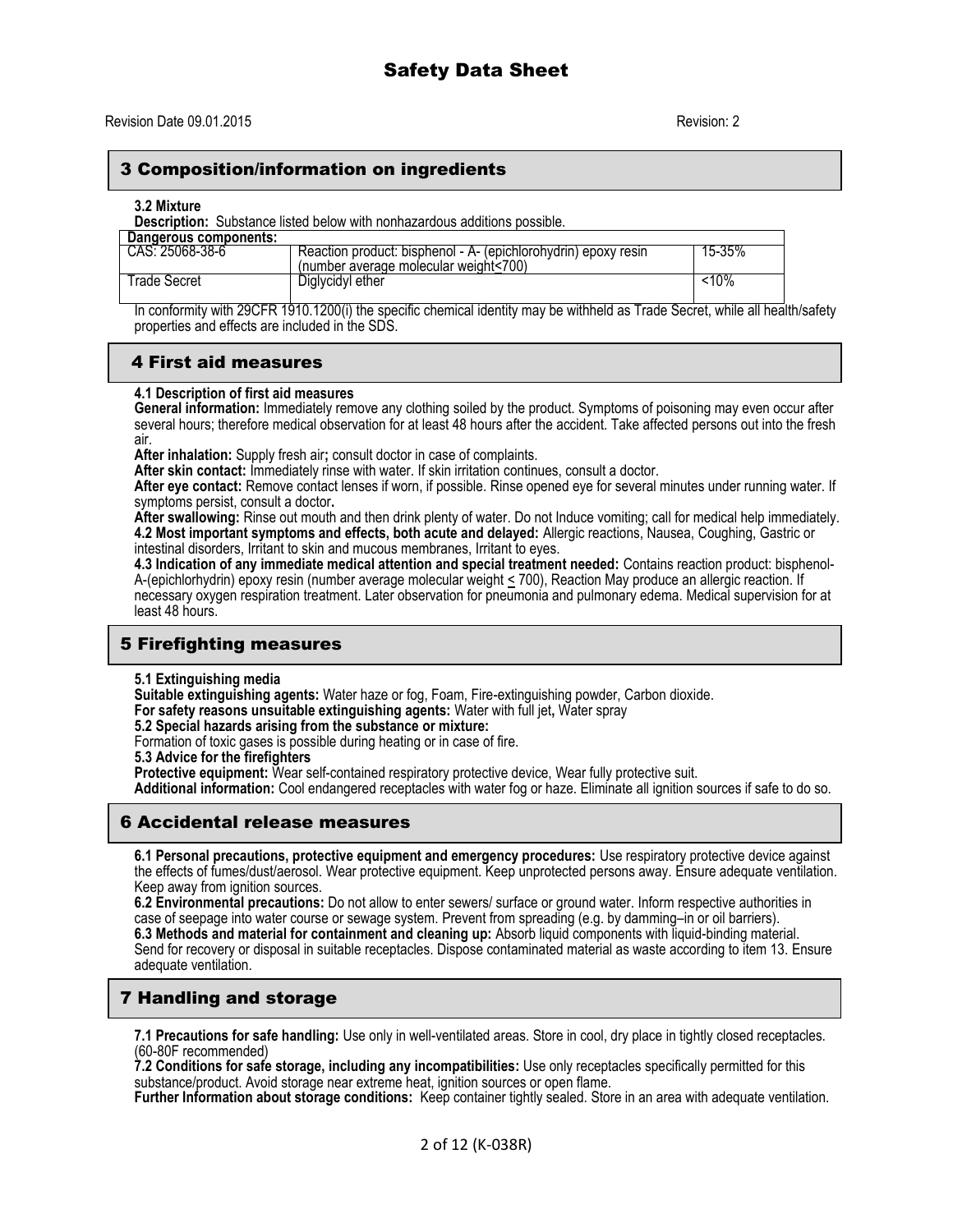## 8 Exposure controls/personal protection

#### **8.1 Control parameters**

**Ingredients with limit values that require monitoring at the workplace:** The product does not contain any relevant quantities of materials with critical values that have to be monitored at the workplace.

**DNELs:** No further relevant information available.

**PNECs:** No further relevant information available.

**Additional information:** The lists valid during the making were used as basis.

**8.2 Engineering controls** Provide readily accessible eye wash stations and safety showers. Provide ventilation adequate to ensure concentrations are minimized.

**8.3 Personal protective equipment**

**General protective and hygienic measures:** Keep away from foodstuffs, beverages and feed. Immediately remove all soiled and contaminated clothing. Wash hands before breaks and at the end of work. Do not inhale gases / fumes / aerosols. Avoid contact with the eyes and skin.

**Respiratory protection:** Not required under normal conditions of use. Use suitable respiratory protective device in case of insufficient ventilation. For spills, respiratory protection may be advisable. Use respiratory protection when grinding or cutting material.

**Hand protection:** Protective, impervious gloves. (Neoprene, PVC, Nitrile rubber) The glove material has to be impermeable and resistant to the product / the substance/ the preparation. Selection of the glove material on consideration of the penetration times, rates of diffusion and the degradation.

**Eye protection:** Safety glasses with side shields. Contact lenses should not be worn.

**Skin and Body protection:** Protective work clothing. Where potential exposure warrants, rubber or plastic boots and chemically resistant protective suit.

# 9 Physical and chemical properties

| 9.1 Information on basic physical and chemical properties<br><b>General Information</b> |                                   |
|-----------------------------------------------------------------------------------------|-----------------------------------|
| Appearance<br>Form:<br>Colour:                                                          | Paste<br><b>Black</b>             |
| Odour:                                                                                  | Sweet                             |
| Odour threshold:                                                                        | No data available                 |
| pH:                                                                                     | No data available                 |
| Melting point/range:                                                                    | No data available                 |
| Boiling point/range:                                                                    | >392 °F / >200 °C                 |
| Flash point:                                                                            | >302 °F / >150 °C                 |
| <b>Evaporation rate:</b>                                                                | No data available                 |
| Flammability (solid, gaseous):                                                          | Not applicable                    |
| Upper/lower flammability or explosive limit:                                            | Not applicable                    |
| Vapor pressure:                                                                         | No data available                 |
| Vapor density:                                                                          | No data available                 |
| Relative Density at 20°C:                                                               | $2.25$ g/cm <sup>3</sup>          |
| Solubility in / Miscibility with<br>Water:                                              | Not miscible or difficult to mix. |
| Partition coefficient (n-octanol/water):                                                | No data available                 |
| <b>Auto/Self-ignition temperature:</b>                                                  | No data available                 |
| Decomposition temperature:                                                              | No data available                 |
| Viscosity                                                                               | Paste                             |
|                                                                                         |                                   |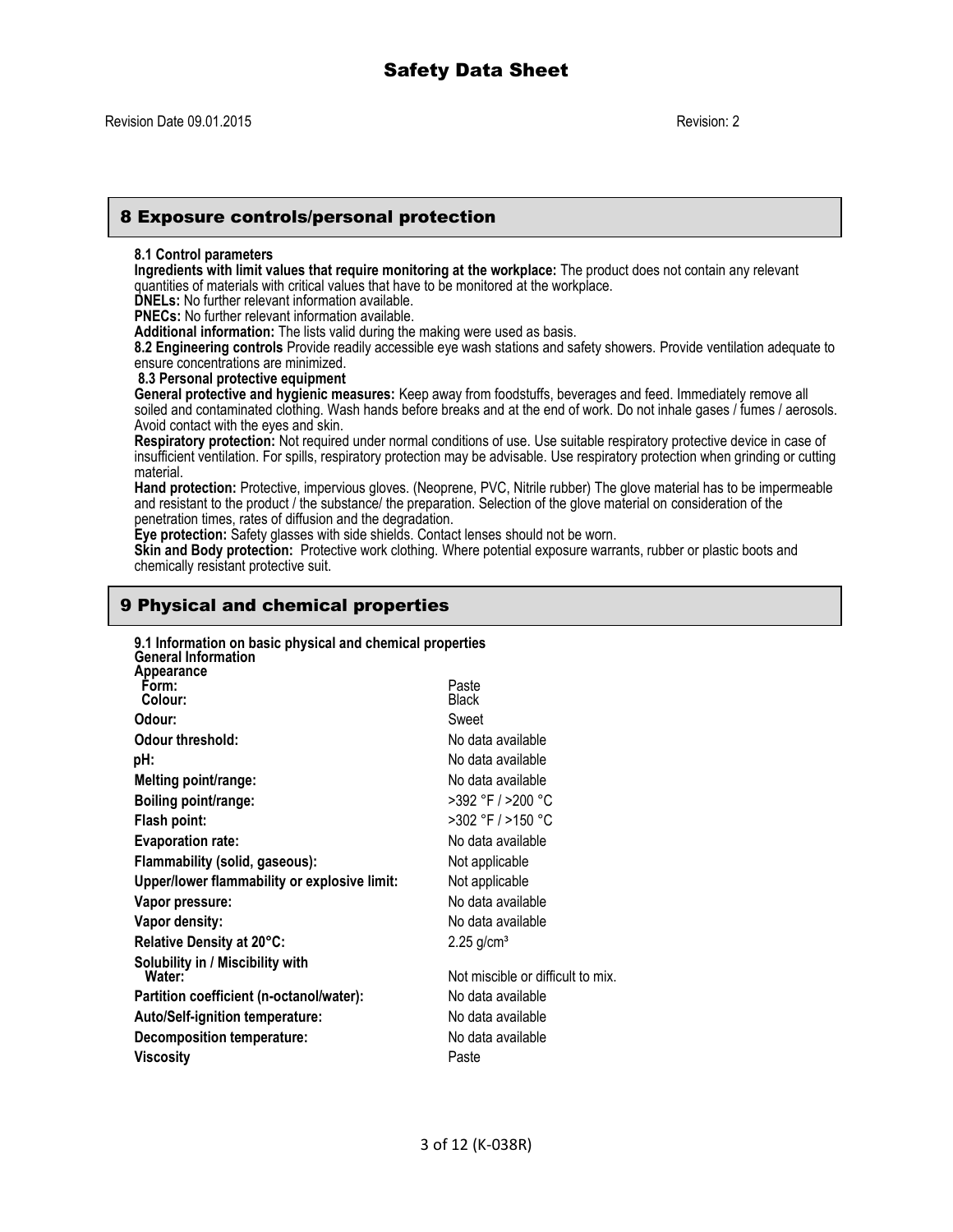# 10 Stability and reactivity

**10.1 Reactivity**

**10.2 Chemical stability**

**Thermal decomposition / conditions to be avoided:** No decomposition if used and stored according to specifications.

**10.3 Possibility of hazardous reactions:** Reacts with strong alkali. Exothermic polymerization. Reacts with strong acids and oxidizing agents. Reacts with catalysts.

**10.4 Conditions to avoid:** Avoid contact with strong oxidizing agents, excessive heat or flames.

 **10.5 Incompatible materials:** Strong acids, bases and oxidizing agents.

**10.6 Hazardous decomposition products:** Carbon monoxide and carbon dioxide.

# 11 Toxicological information

#### **11.1 Information on likely routes of exposure:**

| Inhalation:   | May cause respiratory irritation |
|---------------|----------------------------------|
| Ingestion:    | No data                          |
| Skin contact: | May cause skin irritation        |
| Eye contact:  | May cause eye irritation         |

### **11.2 Symptoms related to physical, chemical and toxicological characteristics:** No available data

## **11.3 Delayed and immediate effects as well as chronic effects from short and long-term exposure:**

(Data for primary component, Reaction product: bisphenol - A- (epichlorhydrin) epoxy resin)

Acute toxic:

| Oral       | $LD50 > 2,000$ mg/kg (rat) |
|------------|----------------------------|
| Dermal     | $LD50 > 2,000$ mg/kg (rat) |
| Inhalation | No data                    |

Skin Corrosive/irritant:

Test material was slightly irritating to skin in key studies. For the skin, mean erythema and edema scores were 0.8 and 0.5 respectively.

Serious eye damage/eye irritation:

Test material was slightly irritating to the eye in key studies. The mean eye score was 0.4

Respiratory sensitization: No data available

Skin sensitization:

In a local lymph node assay, the concentration that would cause a 3-fold increase in proliferation (EC-3) was calculated to be 5.7% which is consistent with moderate dermal sensitization potential.

**11.4 Numerical measures of toxicity:** No data available for mixture**.**

**Additional toxicological information:**The product show the following dangers according to the calculation method of the General EU**,** Classification Guidelines for Preparations as issued in the latest version: Irritant**,** Danger through skin absorption. Toxic and /or corrosive effects may be delayed up to 24 hours. Inhalation of concentrated vapours as well as oral intake will lead to anesthesia-like conditions and headache, dizziness ,etc.

# 12 Ecological information

## **12.1 Toxicity**

**Aquatic toxicity:**

(Data taken from SDS of primary component, Reaction product: bisphenol - A- (epichlorhydrin) epoxy resin)

| Fish          | 96hr-LC50 = 3.6mg/L test mat. Oncorhynchus mykiss                      |
|---------------|------------------------------------------------------------------------|
|               | (direct application, nominal) (OECD Guideline 203)                     |
|               | LC50 1.41 mg/L 96hr Oryzias latipes                                    |
| Crustacea     | 48hr-EC50 = 2.8mg/L test mat Daphnia magna                             |
|               | (direct application, nominal, based on: mobility) (OECD Guideline 202) |
|               | EC50 1.7mg/L 48hr                                                      |
| Aquatic Plant | 72hr-EC50 > 11 mg/L Scenedesmus capricornutum                          |
|               | water soluble fraction (meas. (arithm. mean))                          |
|               | based on: growth rate (EPA-660/3-75-009)                               |

**12.2 Persistence and degradability:** No data available.

- **12.3 Bioaccumulative potential:** No further relevant information available.
- **12.4 Mobility in soil:** No further relevant information available.

**12.5 Results of PBT and vPvB assessment:**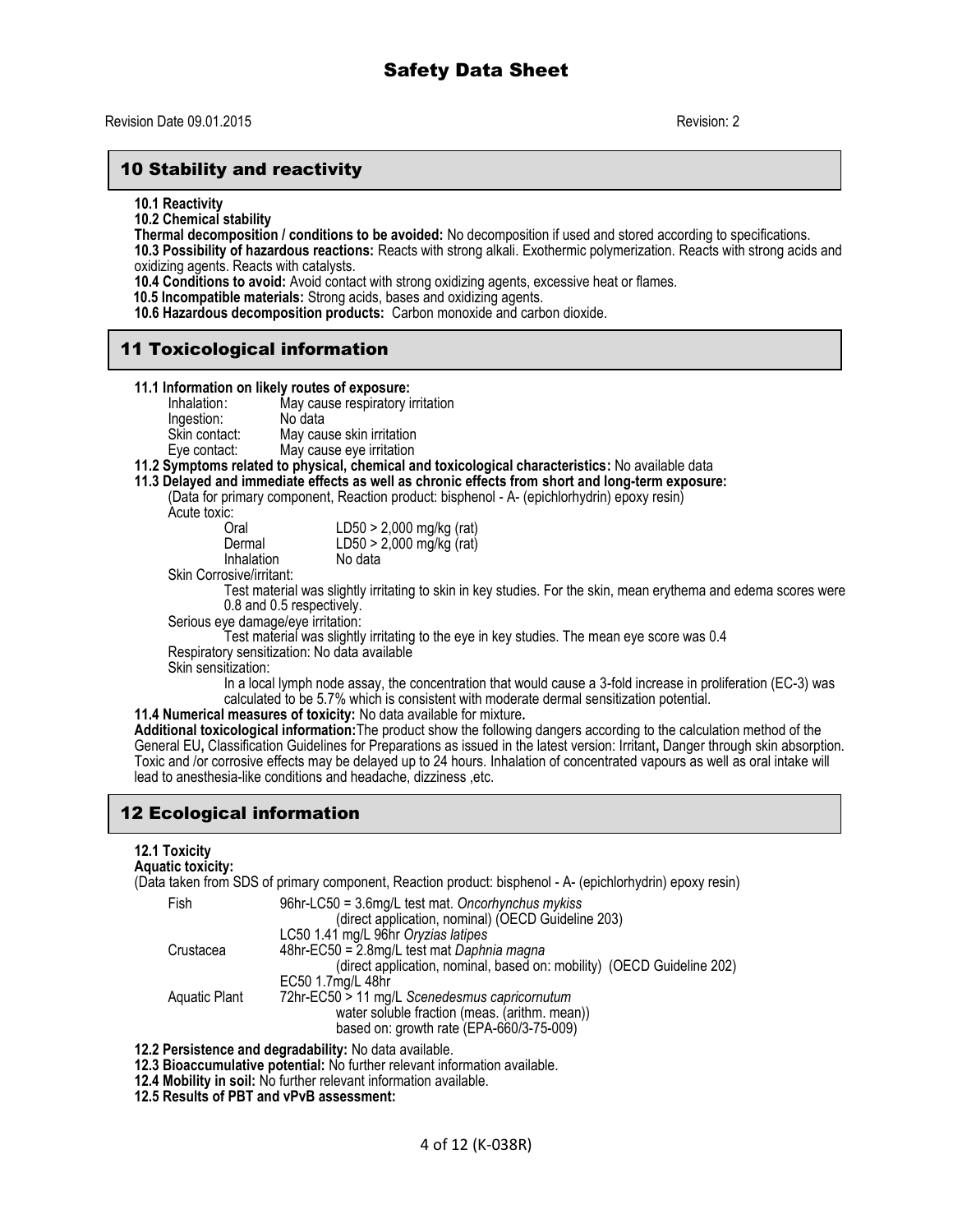**PBT:** Not applicable. **vPvB:** Not applicable.  **12.6 Other adverse effects:** No further relevant information available

## 13 Disposal considerations

#### **13.1 Waste treatment methods**

**Waste from residue/unused product:** This product should not be allowed to enter drains, water courses or the soil. Dispose of this material in a safe manner and in accordance with federal, state and local regulations **Contaminated packaging:** Disposal must be made in accordance with official federal, state and local regulations.

# 14 Transport information

| <b>DOT</b>  |            |               |
|-------------|------------|---------------|
|             | UN number: | Not Regulated |
| <b>IATA</b> | UN number: | Not Regulated |
| <b>IMDG</b> | UN number: | Not Regulated |
| <b>TDG</b>  | UN number: | Not Regulated |

# 15 Regulatory Information

**15.1 Safety, health and environmental regulations/legislation specific for the substance or mixture**

**United States (USA)**

**SARA**

| ------                                          |
|-------------------------------------------------|
| Section 355 (extremely hazardous substances):   |
| None of the ingredients is listed.              |
| Section 313 (Specific toxic chemical listings): |
| Component(s) above 'de minimus' level: None     |
| <b>TSCA (Toxic Substances Control Act):</b>     |
| All the ingredients are listed.                 |
|                                                 |

**Proposition 65 (California): Chemicals known to cause cancer: None** 

**Canada**

| vanaua                                           |
|--------------------------------------------------|
| <b>Canadian Domestic Substances List (DSL):</b>  |
| All ingredients are listed.                      |
| Canadian Ingredient Disclosure list (limit 0.1%) |
| None of the ingredients is listed.               |
| Canadian Ingredient Disclosure list (limit 1%)   |
| None of the ingredients is listed.               |

**15.2 Chemical Safety assessment:** A Chemical Safety Assessment has not been carried out.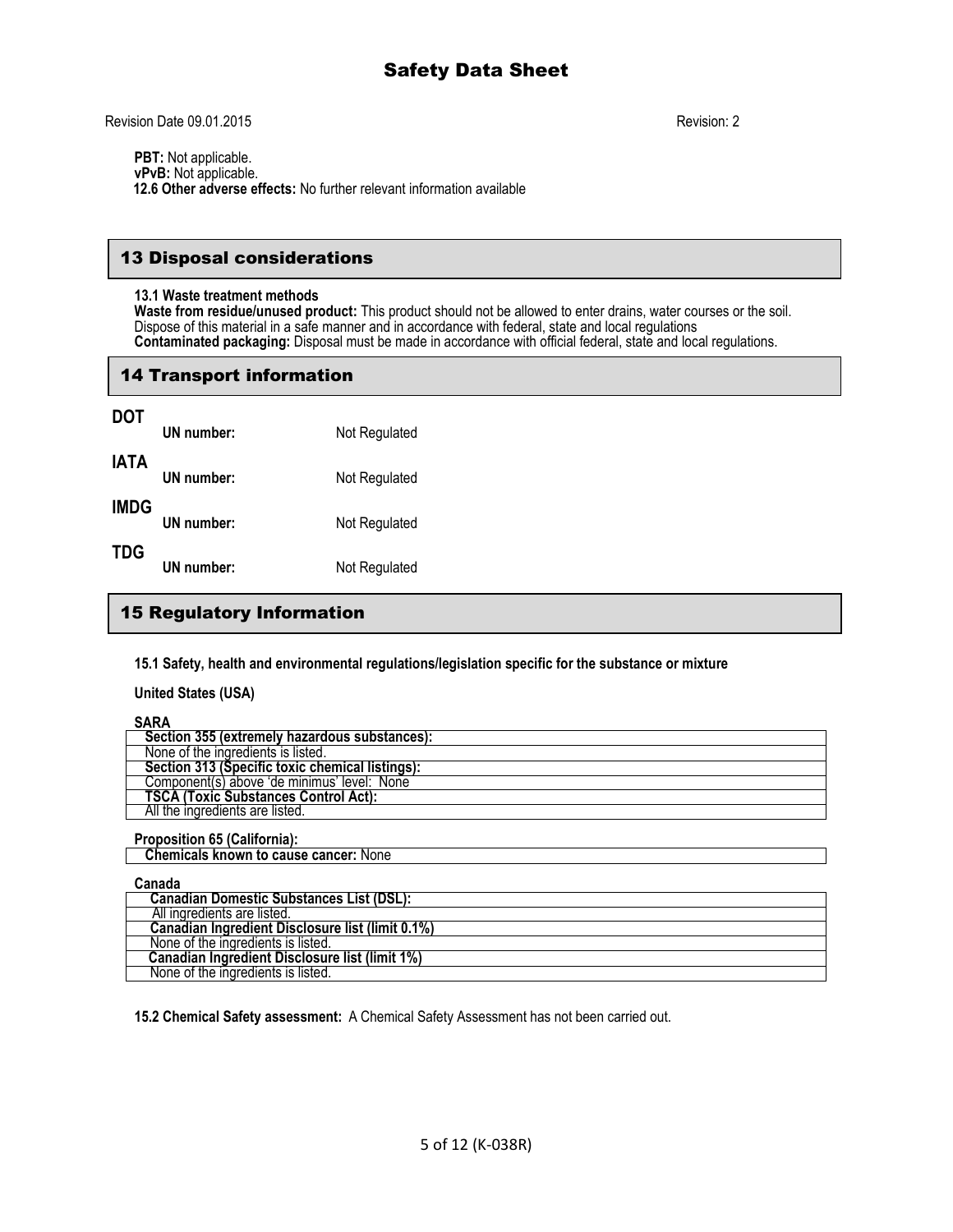# 16 Other information

This information is based on our present knowledge. However, this shall not constitute a guarantee for any specific product features and shall not establish a legally valid contractual relationship.

#### **Abbreviation and acronyms:**

ADR: European Agreement concerning the International Carriage of Dangerous Goods by Road IMDG: International Maritime Code for Dangerous Goods DOT: US Department of Transportation IATA: International Air Transport Association GHS: Globally Harmonized System of Classification and Labelling of Chemicals ACGIH: American Conference of Governmental Industrial Hygienist. EINECS: European Inventory of Existing Commercial Chemical Substances ELINCS: European List of Notified Chemical Substance CAS: Chemical Abstracts Service (division of the American Chemical Society) HMIS: Hazardous Materials Identification System (USA) WHMIS: Workplace Hazardous Materials Information System (Canada)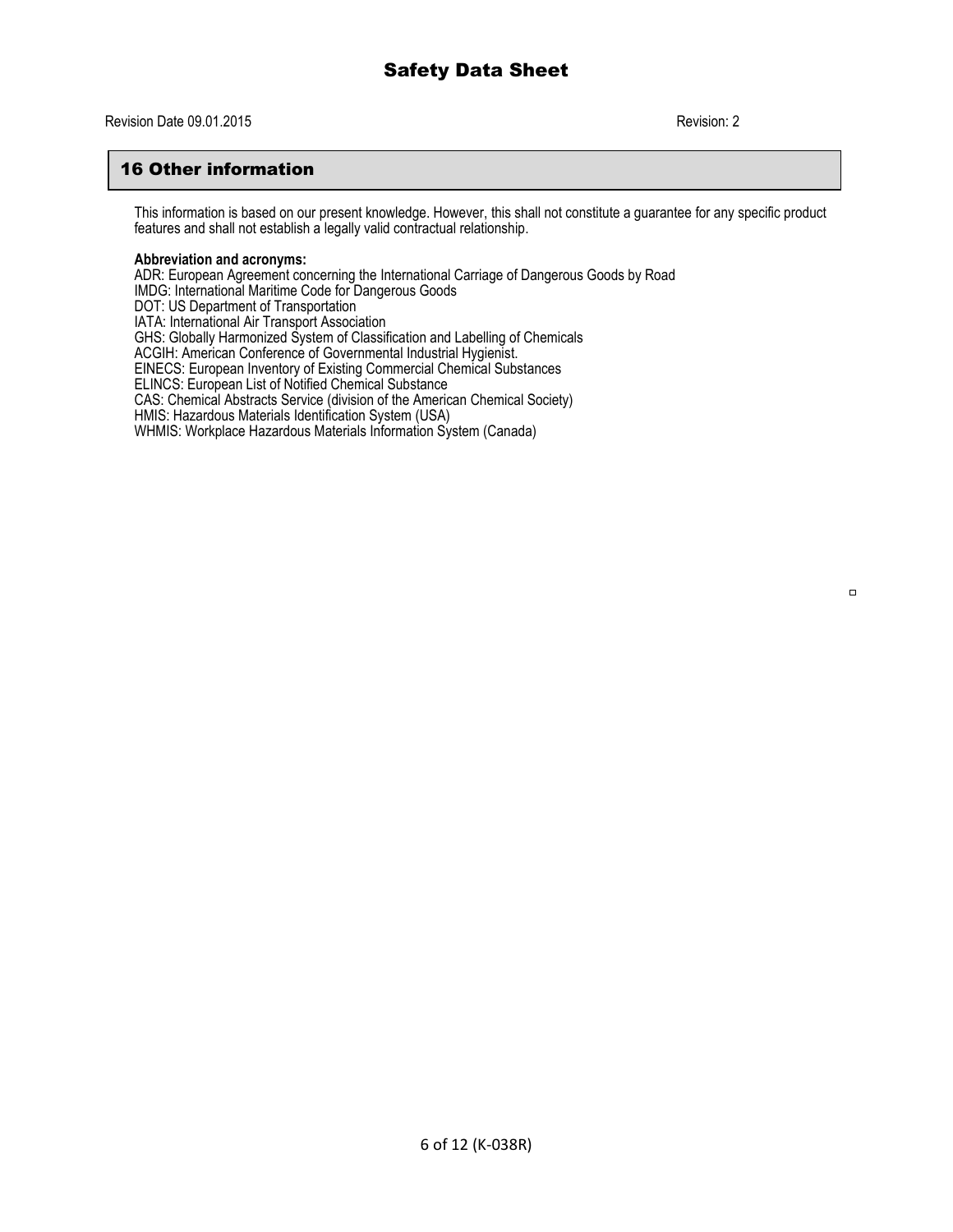## 1 Identification of the substance/mixture and the compa.35ny/undertaking

**1.1 Product identifier Trade name: Ceramic Fast Hardener**

**1.2 Application of the substance / the mixture: Epoxy wearing compound**

**1.3 Details of the supplier of the Safety Data Sheet Manufacturer/Supplier:**



Copps Industries, Inc. 10600 N. Industrial Drive Mequon, WI 53092 Phone: (262) 238-1700

**1.4 Emergency telephone number:** ChemTel Inc. (800) 255-3924, +1 (813) 248-0585

# 2 Hazards identification

### **2.1 GHS Classification of the substance or mixture**

Acute Toxicity – Oral; Category 4 Acute Toxicity – Dermal; Category 4 Skin Corrosion; Category 1B Serious Eye Damage; Category 1 Skin Sensitization; Category 1 Reproductive Toxicity; Category 2 Specific Target Organ Toxicity – single exposure; Category 3

### **2.2 GHS Label elements**

**Hazard pictograms/symbols**



**Signal word:** Danger

### **Hazard statements:**

H302+H312:Harmful if swallowed or in contact with skin.

H314:Causes severe skin burns and eye damage.

H317:May cause an allergic skin reaction.

H318: Causes serious eye damage.

H335:May cause respiratory irritation.

H361:Suspected of damaging fertility or the unborn child.

#### **Precautionary statements:**

P201:Obtain special instructions before use.

P260:Do not breath dust/fume/gas/mist/vapours/spray.

P264:Wash hands thoroughly after handling.

P271: Use only outdoors or in a well-ventilated area.

P280:Wear protective gloves/protective clothing/eye protection/face protection.

P281:Use personal protective equipment as required

P301+P330+P331 :IF SWALLOWED: rinse mouth. Do NOT induce vomiting.

P304+340: IF INHALED: Remove person to fresh air and keep comfortable for breathing.

P305+P351+P338 :IF IN EYES: Rinse cautiously with water for several minutes. Remove contact lenses, if present and easy to do. Continue rinsing.

P310 :Immediately call a POISON CENTRE or doctor/physician.

P403+P233: Store in a well-ventilated place. Keep container tightly closed.

#### **Additional information:**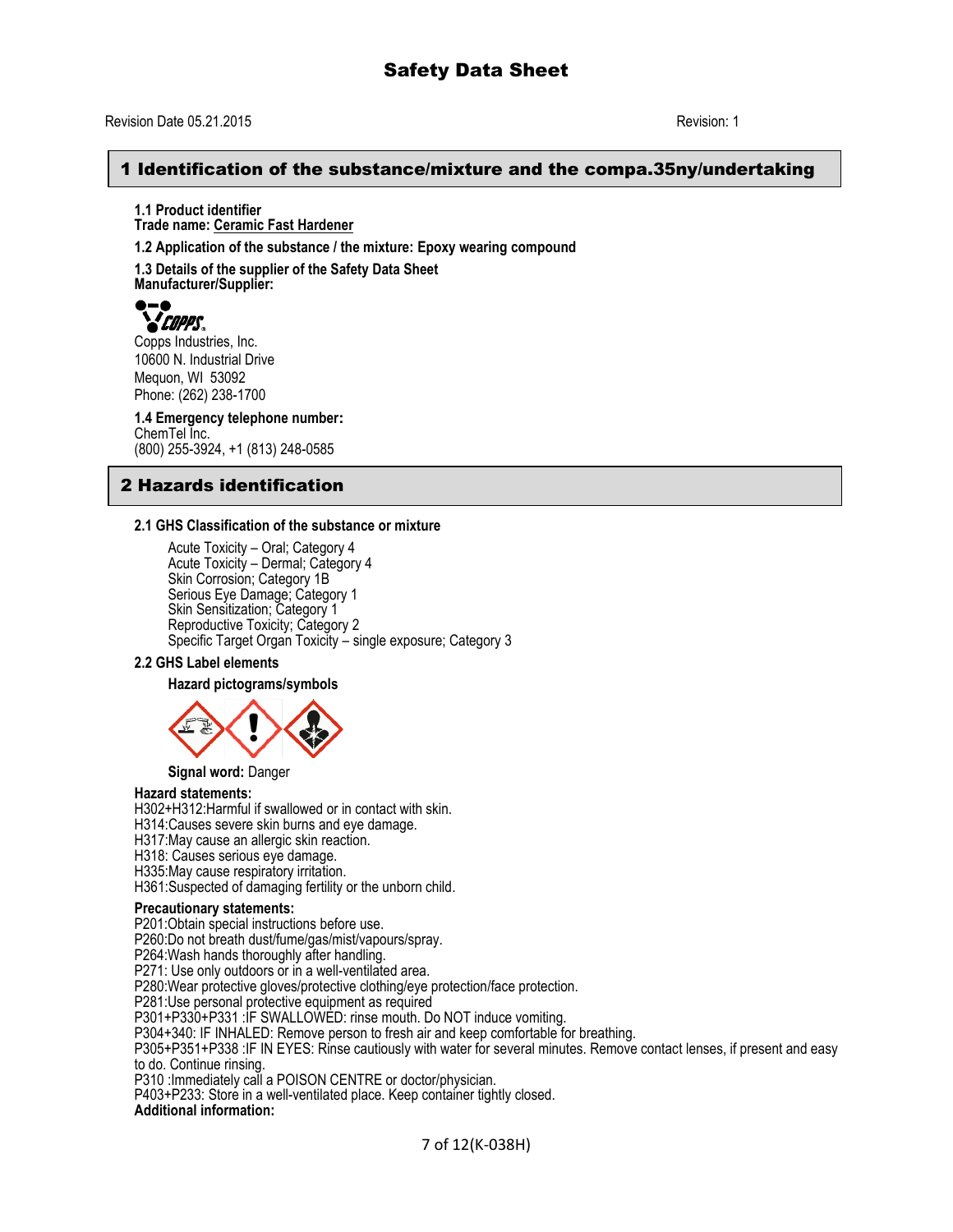### Revision Date 05.21.2015 Revision: 1

This product contains a component that is toxic by inhalation when aerosolized or sprayed. Please refer to Sections 11 for toxicity information. If product is not being aerosolized or sprayed, the inhalation toxicity may not be applicable.

#### **HMIS Rating:**

| Health:          |  |
|------------------|--|
| Flammability:    |  |
| Physical Hazard: |  |

## 3 Composition/information on ingredients

#### **3.2 Mixture**

**Description:** Mixture of substances listed below with nonhazardous additions.

| Dangerous components: |                                       |        |
|-----------------------|---------------------------------------|--------|
| CAS: 111-40-0         | Diethvlenetriamine                    | 15-25% |
| CAS: 80-05-7          | Phenol, 4,4'-(1-methylethylidene)bis- | 5-15%  |

## 4 First aid measures

#### **4.1 Description of first aid measures**

**General information:** Seek medical advice. If breathing has stopped or is labored, give assisted respirations. Supplemental oxygen may be indicated. If the heart has stopped, trained personnel should begin cardiopulmonary resuscitation immediately

**After inhalation:** Supply fresh air**;** consult doctor in case of complaints.

**After skin contact:** Immediately remove contaminated clothing, and any extraneous chemical, if possible to do so without delay. Take off contaminated clothing and shoes immediately.

**After eye contact:** Rinse immediately with plenty of water for at least 15 minutes. If symptoms persist, consult a doctor**. After ingestion:** Never give anything by mouth to an unconscious person. Prevent aspiration of vomit. Turn victim's head to the side. Do not Induce vomiting; call for medical help immediately.

**4.2 Most important symptoms and effects, both acute and delayed:** Repeated and/or prolonged exposures to low concentrations of vapors or aerosols may cause: sore throat, asthma, eye disease, kidney disorders, liver disorders, skin disorders and allergies.

**4.3 Indication of any immediate medical attention and special treatment needed:** Contains Phenol, 4,4'-(1 methylethylidene)bis-. May cause an allergic reaction.

# 5 Firefighting measures

### **5.1 Extinguishing media**

**Suitable extinguishing agents:** Foam. Fire-extinguishing powder. Carbon dioxide.

**5.2 Specific hazards arising from the substance or mixture:** May generate ammonia gas. May generate toxic nitrogen oxide gases. Burning produces noxious and toxic fumes. Downwind personnel must be evacuated.

**5.3 Advice for the firefighters**

Protective equipment: Wear self-contained respiratory protective device. Wear fully protective suit.

**Additional information:** Cool endangered receptacles with water fog or haze. Eliminate all ignition sources if safe to do so.

# 6 Accidental release measures

**6.1 Personal precautions, protective equipment and emergency procedures:** Use respiratory protective device against the effects of fumes/dust/aerosol. Wear protective equipment. Keep unprotected persons away. Ensure adequate ventilation. Keep away from ignition sources.

**6.2 Environmental precautions:** Do not allow to enter sewers/surface or ground water. Inform respective authorities in case of seepage into water course or sewage system. Prevent from spreading (e.g. by damming–in or oil barriers).

**6.3 Methods and material for containment and cleaning up:** Send for recovery or disposal in suitable receptacles. Dispose contaminated material as waste according to item 13. Ensure adequate ventilation.

# 7 Handling and storage

**7.1 Precautions for safe handling:** Use only in well-ventilated areas. Store in cool, dry place in tightly closed receptacles (60-80ºF recommended).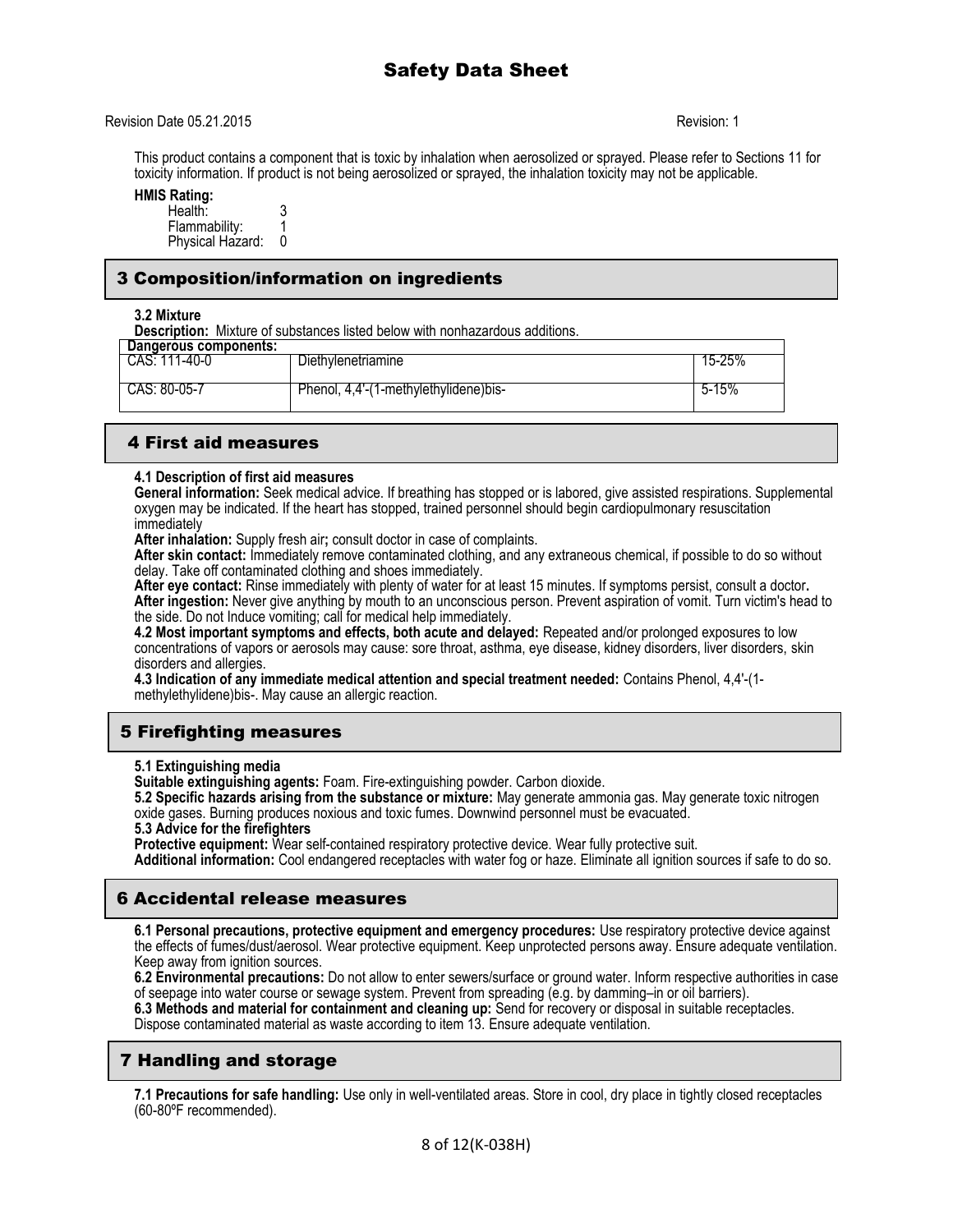## Revision Date 05.21.2015 **Revision: 1**

**7.2 Conditions for safe storage, including any incompatibilities:** Use only receptacles specifically permitted for this substance/product. Avoid storage near extreme heat, ignition sources or open flame. **Further Information about storage conditions:** Keep container tightly sealed. Store in an area with adequate ventilation.

8 Exposure controls/personal protection

## **8.1 Control parameters**

**Exposure Limits:**

| Diethylenetriamine | Time Weighted Average (TWA): ACGIH                                          | ppm |                    |
|--------------------|-----------------------------------------------------------------------------|-----|--------------------|
| Diethylenetriamine | Recommended Exposure Limit (REL): NIOSH                                     | ppm | $4 \text{ ma/m}$ 3 |
| Diethylenetriamine | Time Weighted Average (TWA): OSHA Z1A                                       | ppm | $4 \text{ mg/m}$   |
| Diethylenetriamine | Time Weighted Average (TWA): Permissible Exposure Limit<br>(PEL): US CA OEL | ppm | $4 \text{ mg/m}$   |
| Diethylenetriamine | Time Weighted Average (TWA): TN OEL                                         | ppm | $4 \text{ ma/m}$ 3 |

**8.2 Engineering controls** Provide readily accessible eye wash stations and safety showers. Provide ventilation adequate to ensure concentrations are minimized.

#### **8.3 Personal protective equipment**

**General protective and hygienic measures:** Keep away from foodstuffs, beverages and feed. Immediately remove all soiled and contaminated clothing. Wash hands before breaks and at the end of work. Do not inhale gases / fumes / aerosols. Avoid contact with the eyes and skin.

**Respiratory protection:** Not required under normal conditions of use. Use suitable respiratory protective device in case of insufficient ventilation. For spills, respiratory protection may be advisable. Use respiratory protection when grinding or cutting material.

**Hand protection:** Protective, impervious gloves. (Neoprene, Butyl-rubber, Nitrile rubber) The glove material has to be impermeable and resistant to the product / the substance/ the preparation. Selection of the glove material on consideration of the penetration times, rates of diffusion and the degradation.

**Eye protection:** Face shield with safety glasses or goggles underneath. Contact lenses should not be worn. **Skin and Body protection:** Protective work clothing. Where potential exposure warrants, rubber or plastic boots and chemically resistant protective suit.

## 9 Physical and chemical properties

| 9.1 Information on basic physical and chemical properties |                                                                                                                                                                                                                                                                                                                                                                                                                                        |
|-----------------------------------------------------------|----------------------------------------------------------------------------------------------------------------------------------------------------------------------------------------------------------------------------------------------------------------------------------------------------------------------------------------------------------------------------------------------------------------------------------------|
|                                                           | Paste<br>Tan                                                                                                                                                                                                                                                                                                                                                                                                                           |
|                                                           | Amine                                                                                                                                                                                                                                                                                                                                                                                                                                  |
|                                                           | No data available                                                                                                                                                                                                                                                                                                                                                                                                                      |
|                                                           | Alkaline                                                                                                                                                                                                                                                                                                                                                                                                                               |
|                                                           | No data available                                                                                                                                                                                                                                                                                                                                                                                                                      |
|                                                           | >350 °F / >176 °C                                                                                                                                                                                                                                                                                                                                                                                                                      |
|                                                           | >212 °F / >100 °C                                                                                                                                                                                                                                                                                                                                                                                                                      |
|                                                           | No data available                                                                                                                                                                                                                                                                                                                                                                                                                      |
|                                                           | Not applicable                                                                                                                                                                                                                                                                                                                                                                                                                         |
|                                                           | Not applicable                                                                                                                                                                                                                                                                                                                                                                                                                         |
|                                                           | No data available                                                                                                                                                                                                                                                                                                                                                                                                                      |
|                                                           | No data available                                                                                                                                                                                                                                                                                                                                                                                                                      |
|                                                           | $1.95$ g/cm <sup>3</sup>                                                                                                                                                                                                                                                                                                                                                                                                               |
|                                                           | Not miscible or difficult to mix.                                                                                                                                                                                                                                                                                                                                                                                                      |
|                                                           | No data available                                                                                                                                                                                                                                                                                                                                                                                                                      |
|                                                           | No data available                                                                                                                                                                                                                                                                                                                                                                                                                      |
|                                                           | No data available                                                                                                                                                                                                                                                                                                                                                                                                                      |
|                                                           | Paste                                                                                                                                                                                                                                                                                                                                                                                                                                  |
|                                                           | <b>General Information</b><br>Odour threshold:<br>Melting point/range:<br>Boiling point/range:<br><b>Evaporation rate:</b><br>Flammability (solid, gaseous):<br>Upper/lower flammability or explosive limit:<br>Vapor pressure:<br>Vapor density:<br>Relative Density at 20°C:<br>Solubility in / Miscibility with<br>Partition coefficient (n-octanol/water):<br>Auto/Self-ignition temperature:<br><b>Decomposition temperature:</b> |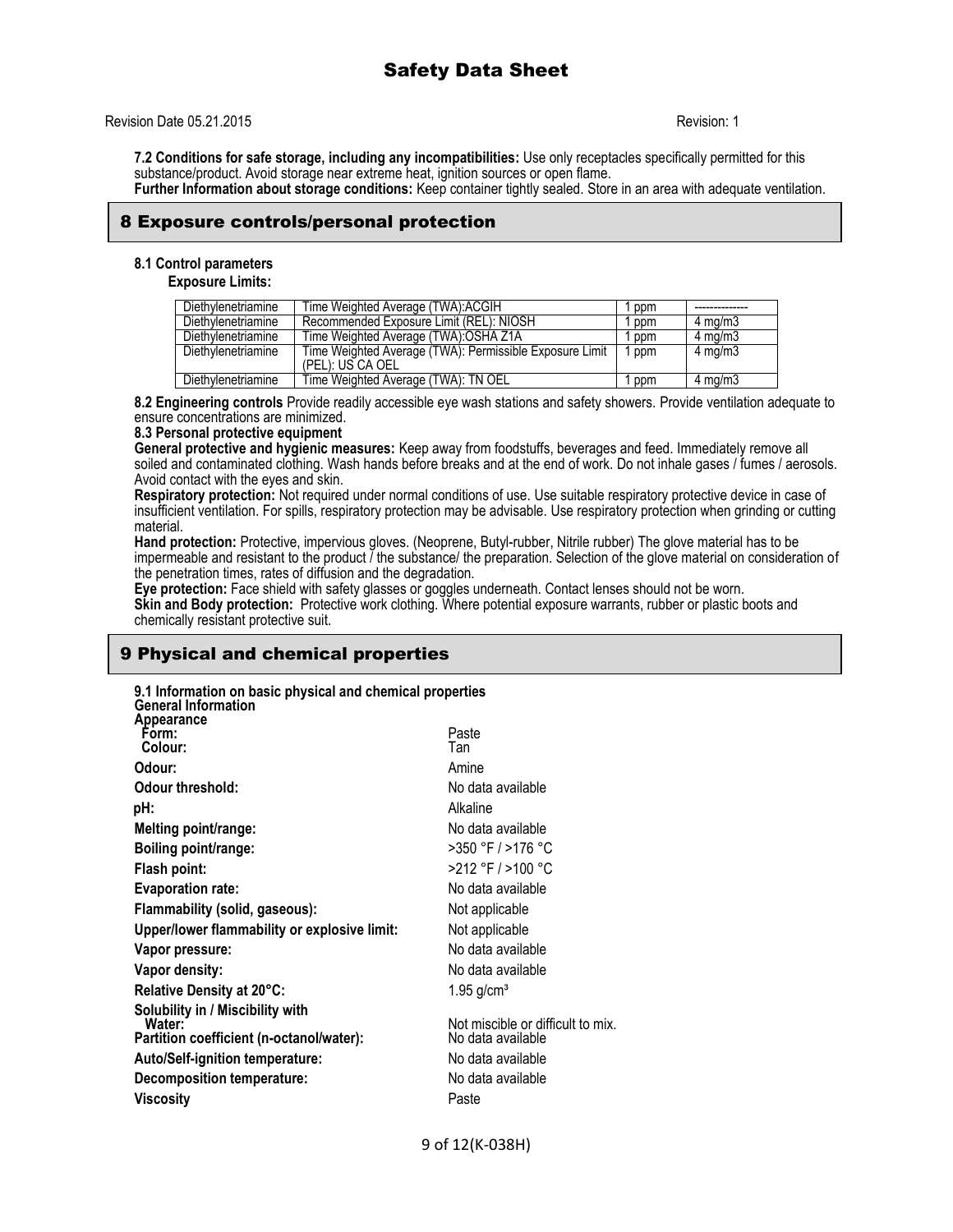## 10 Stability and reactivity

**10.1 Reactivity**

**10.2 Chemical stability**

**Thermal decomposition / conditions to be avoided:** No decomposition if used and stored according to specifications. **10.3 Possibility of hazardous reactions:** Reacts with strong alkali. Exothermic polymerization. Reacts with strong acids and

oxidizing agents. Reacts with catalysts.

**10.4 Conditions to avoid:** Avoid contact with strong oxidizing agents, excessive heat or flames.

 **10.5 Incompatible materials:** Strong acids, bases and oxidizing agents.

**10.6 Hazardous decomposition products:** Nitric acid, Ammonia, Nitrogen oxides (NOx), Nitrogen oxide can react with water vapors to form corrosive nitric acid, Carbon monoxide, Carbon dioxide (CO2), Aldehydes, Flammable hydrocarbon fragments.

# 11 Toxicological information

### **11.1 Information on likely routes of exposure:**

| Skin contact: | Harmful in contact with skin. Causes skin burns.                                                                                                                                                                                                                                                                                                                                                                                                                                             |
|---------------|----------------------------------------------------------------------------------------------------------------------------------------------------------------------------------------------------------------------------------------------------------------------------------------------------------------------------------------------------------------------------------------------------------------------------------------------------------------------------------------------|
| Eye contact:  | Causes eye burns.                                                                                                                                                                                                                                                                                                                                                                                                                                                                            |
| Ingestion:    | Harmful if swallowed. If ingested, severe burns of the mouth and throat, as well as a danger of<br>perforation of the esophagus and the stomach.                                                                                                                                                                                                                                                                                                                                             |
| Inhalation:   | This product contains a component that is toxic by inhalation when aerosolized or sprayed. If product<br>is not being aerosolized or sprayed, the inhalation toxicity may not be applicable. Inhalation of vapors<br>and/or aerosols in high concentration may cause irritation of respiratory system. Inhalation of aerosol<br>may cause irritation to the upper respiratory tract. May cause nose, throat, and lung irritation. Can<br>cause severe eye, skin and respiratory tract burns. |
|               | an Disemperature of behind the project of the probability of the property of the Department of the property of the property of the property of the property of the property of the property of the property of the property of                                                                                                                                                                                                                                                               |

**11.2 Symptoms related to physical, chemical and toxicological characteristics:** Repeated and/or prolonged exposures to low concentrations of vapors or aerosols may cause: sore throat, asthma, eye disease, kidney disorders, liver disorders, skin disorders and allergies.

**11.3 Delayed and immediate effects as well as chronic effects from short and long-term exposure:** This product contains no listed carcinogens according to IARC, ACGIH, NTP and/or OSHA in concentrations of 0.1 percent or greater. May cause allergic skin reaction. This product may cause adverse reproductive effects. Asthma, Eye disease, Kidney disorders, Liver disorders, Skin disorders and Allergies.

**11.4 Numerical measures of toxicity:** No data is available for full mixture**.** 

| Diethylenetriamine                        | CAS 111-40-0 | Oral LD50   | 1080 mg/kg $(rat)$  |
|-------------------------------------------|--------------|-------------|---------------------|
|                                           |              | Dermal LD50 | 1090 mg/kg (rabbit) |
| Phenol, 4,4'-(1-<br>methylethylidene)bis- | CAS 80-05-7  | Oral LD50   | 3250 mg/kg (rat)    |
|                                           |              | Dermal LD50 | 3000 mg/kg (rabbit) |

# 12 Ecological information

- **12.1 Aquatic toxicity:** No data available on the product itself.
- **12.2 Persistence and degradability:** No data available.
- **12.3 Bioaccumulative potential:** No data available on the product itself.
- **12.4 Mobility in soil:** No data available.
- **12.5 Other adverse effects:** No further relevant information available

## 13 Disposal considerations

#### **13.1 Waste treatment methods**

**Waste from residue/unused product:** This product should not be allowed to enter drains, water courses or the soil. Dispose of this material in a safe manner and in accordance with federal, state and local regulations **Contaminated packaging:** Disposal must be made in accordance with official federal, state and local regulations.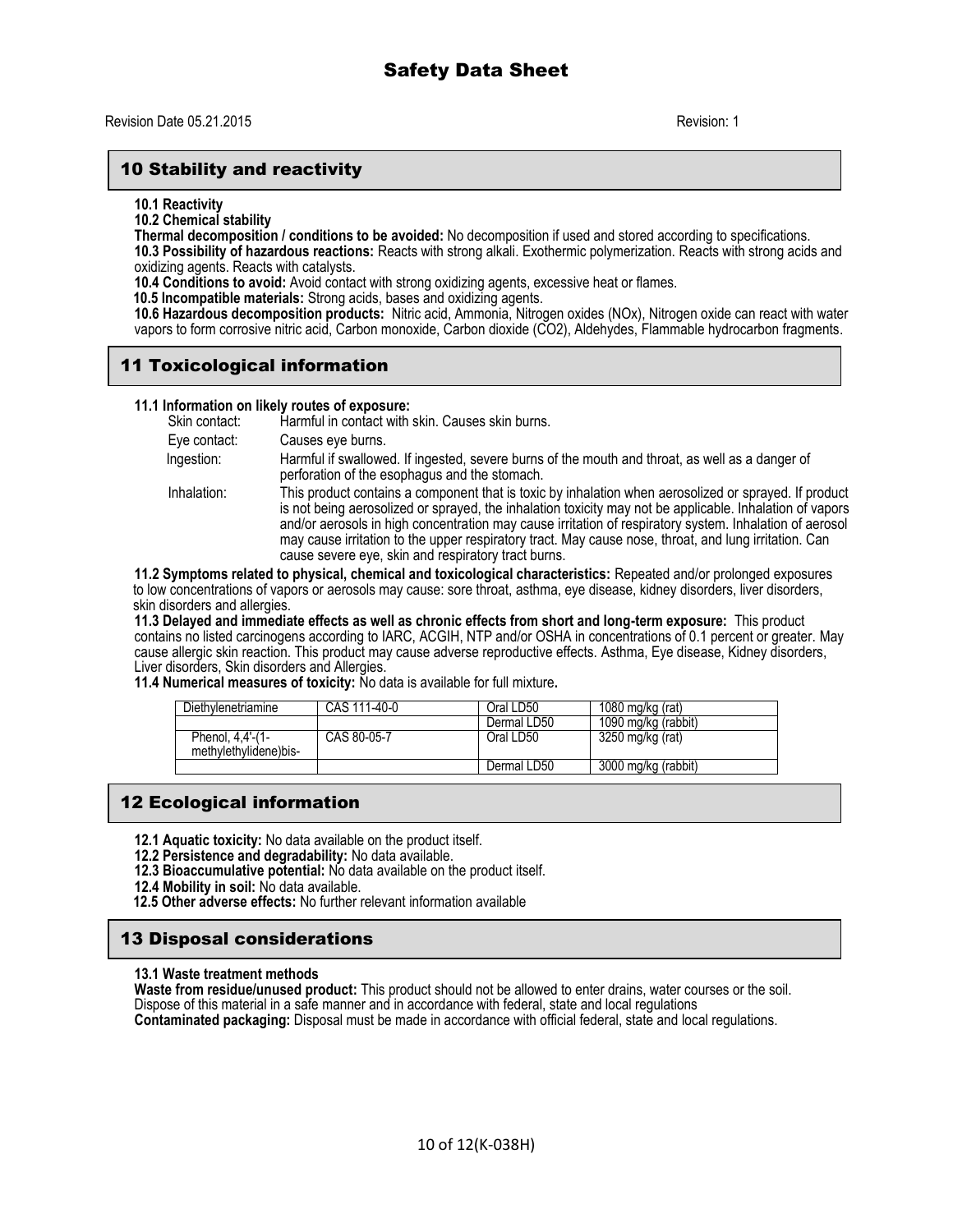# Safety Data Sheet

# 14 Transport information

| DOT<br><b>IATA</b> | UN number:<br><b>Proper Shipping Name:</b><br><b>Hazard Class:</b><br><b>Packing Group:</b><br>Labels(s):<br>Marine Pollutant:        | UN3259<br>Amines, solid, corrosive, n.o.s., (Diethylenetriamine)<br>8<br>$\mathsf{II}$<br>8<br>No |
|--------------------|---------------------------------------------------------------------------------------------------------------------------------------|---------------------------------------------------------------------------------------------------|
|                    | UN number:<br><b>Proper Shipping Name:</b><br><b>Hazard Class:</b><br><b>Packing Group:</b><br>Labels(s):<br><b>Marine Pollutant:</b> | UN3259<br>Amines, solid, corrosive, n.o.s., (Diethylenetriamine)<br>8<br>$\mathsf{II}$<br>8<br>No |
| <b>IMDG</b><br>TDG | UN number:<br><b>Proper Shipping Name:</b><br><b>Hazard Class:</b><br><b>Packing Group:</b><br>Lables(s):<br><b>Marine Pollutant:</b> | UN3259<br>Amines, solid, corrosive, n.o.s., (Diethylenetriamine)<br>8<br>$\mathsf{II}$<br>8<br>No |
|                    | UN number:<br>Proper Shipping Name:<br>Hazard Class:<br><b>Packing Group:</b><br>Labels(s):<br><b>Marine Pollutant:</b>               | UN3259<br>Amines, solid, corrosive, n.o.s., (Diethylenetriamine)<br>8<br>$\mathbf l$<br>8<br>No   |

# 15 Regulatory Information

## **15.1 Safety, health and environmental regulations/legislation specific for the substance or mixture**

| Toxic Substance Control Act (TSCA) 12(b) Component(s): None. |                 |                                 |  |  |  |  |
|--------------------------------------------------------------|-----------------|---------------------------------|--|--|--|--|
| Country                                                      | Regulatory list | <b>Notification</b>             |  |  |  |  |
| USA                                                          | TSCA            | Included on Inventory.          |  |  |  |  |
| EU                                                           | <b>EINECS</b>   | Included on EINECS inventory or |  |  |  |  |
|                                                              |                 | polymer substance, monomers     |  |  |  |  |
|                                                              |                 | included on EINECS inventory or |  |  |  |  |
|                                                              |                 | no longer polymer.              |  |  |  |  |
| Canada                                                       | DSL             | Included on Inventory.          |  |  |  |  |
| Australia                                                    | <b>AICS</b>     | Included on Inventory.          |  |  |  |  |
| Japan                                                        | <b>ENCS</b>     | Included on Inventory.          |  |  |  |  |
| South Korea                                                  | ECL             | Included on Inventory.          |  |  |  |  |
| China                                                        | <b>SEPA</b>     | Included on Inventory.          |  |  |  |  |
| <b>Philippines</b>                                           | <b>PICCS</b>    | Included on Inventory.          |  |  |  |  |

### **SARA**

| Section 355 (extremely hazardous substances):                                 |
|-------------------------------------------------------------------------------|
| None of the ingredients is listed.                                            |
| Section 313 (Specific toxic chemical listings):                               |
| Component(s) above 'de minimus' level: Phenol, 4,4'-(1-methylethylidene) bis- |
| <b>TSCA (Toxic Substances Control Act):</b>                                   |
| All the ingredients are listed.                                               |
|                                                                               |

#### **Proposition 65 (California):**

 **Chemicals known to cause cancer:** None

**15.2 Chemical Safety assessment:** A Chemical Safety Assessment has not been carried out.